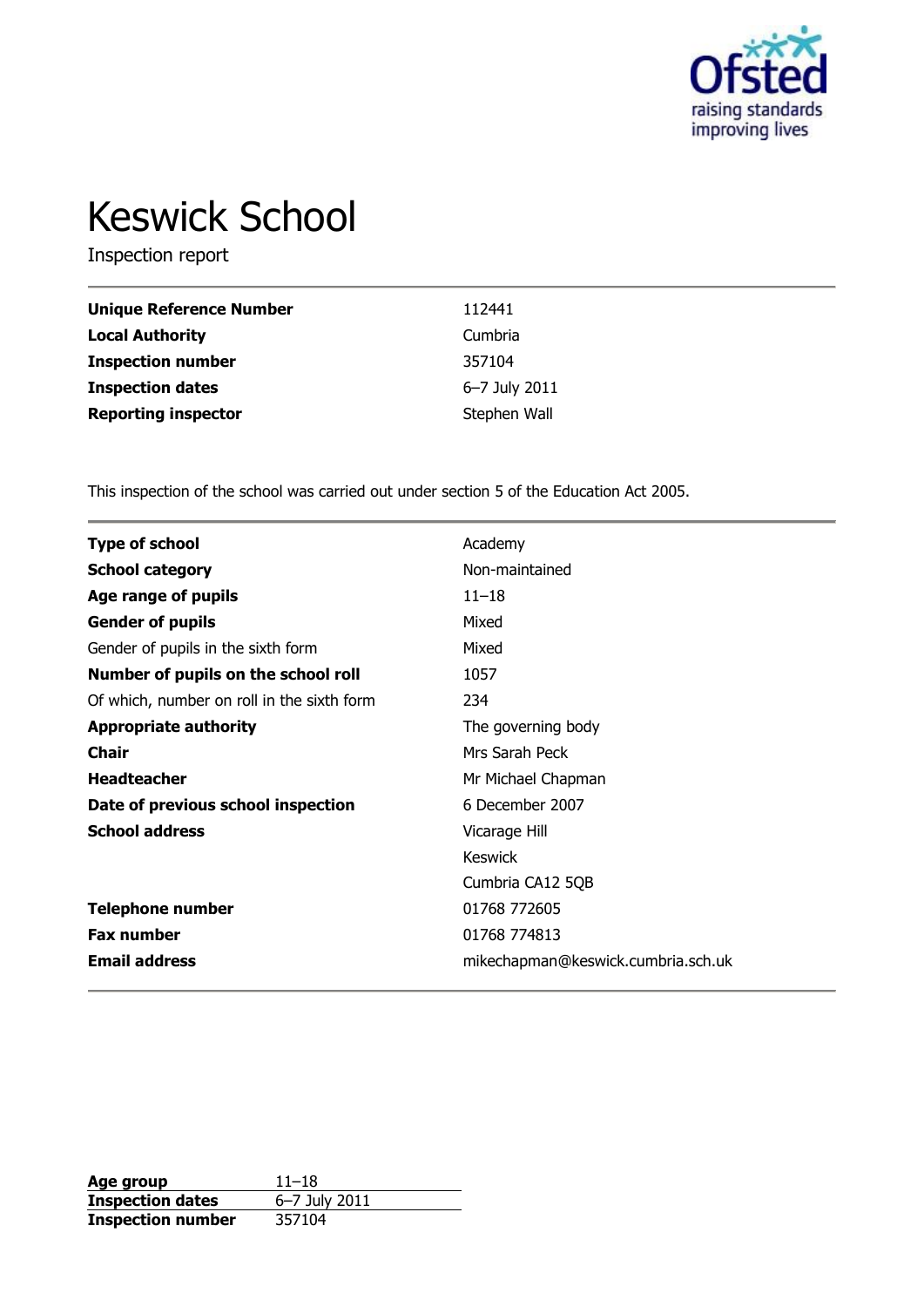The Office for Standards in Education, Children's Services and Skills (Ofsted) regulates and inspects to achieve excellence in the care of children and young people, and in education and skills for learners of all ages. It regulates and inspects childcare and children's social care, and inspects the Children and Family Court Advisory Support Service (Cafcass), schools, colleges, initial teacher training, work-based learning and skills training, adult and community learning, and education and training in prisons and other secure establishments. It assesses council children's services, and inspects services for looked after children, safeguarding and child protection.

Further copies of this report are obtainable from the school. Under the Education Act 2005, the school must provide a copy of this report free of charge to certain categories of people. A charge not exceeding the full cost of reproduction may be made for any other copies supplied.

If you would like a copy of this document in a different format, such as large print or Braille, please telephone 0300 123 4234, or email **[enquiries@ofsted.gov.uk](mailto:enquiries@ofsted.gov.uk)**.

You may copy all or parts of this document for non-commercial educational purposes, as long as you give details of the source and date of publication and do not alter the documentation in any way.

To receive regular email alerts about new publications, including survey reports and school inspection reports, please visit our website and go to 'Subscribe'.

Royal Exchange Buildings St Ann's Square Manchester M2 7LA T: 0300 123 4234 Textphone: 0161 618 8524 E: **[enquiries@ofsted.gov.uk](mailto:enquiries@ofsted.gov.uk)**

W: **[www.ofsted.gov.uk](http://www.ofsted.gov.uk/)**

© Crown copyright 2011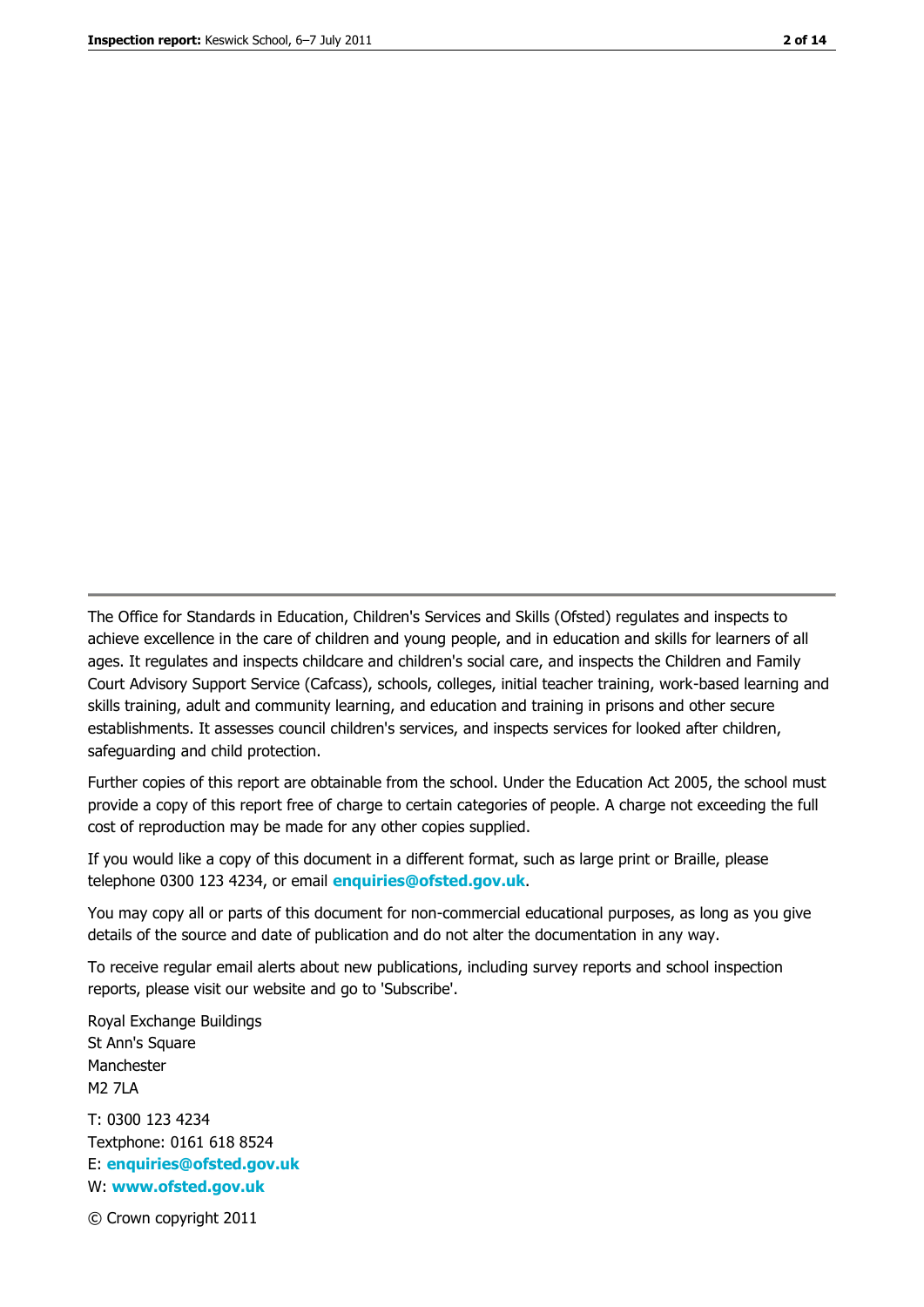# **Introduction**

This inspection was carried out by five additional inspectors. They observed teaching and learning in 25 lessons in the main school, and 11 in the sixth form taught by 11 teachers respectively. Inspectors held meetings with staff, students and the Chair of the Governing Body. They observed the school's work and looked at the monitoring of students' progress, the school's monitoring, self-evaluation and planning for improvement, and the school's documentation relating to safeguarding. The inspectors also analysed 248 questionnaires returned by parents and carers and took account of questionnaires completed by staff and students.

The inspection team reviewed many aspects of the school's work. Inspectors looked in detail at a number of key areas.

- $\blacksquare$  How well all groups of students in the main school achieve, especially boys and students with special educational needs and/or disabilities.
- $\blacksquare$  How well students in the sixth form make progress and achieve from their starting points.
- $\blacksquare$  How effectively the curriculum matches the needs and abilities of all groups of students, especially lower ability students.

# **Information about the school**

This is a slightly larger than average secondary school in which the proportion of students known to be eligible for free school meals is very low. Most students are White British. The proportion of students with special educational needs and/or disabilities, including those with a statement of special educational needs, is well-below average. The school takes students from a wide catchment area. A new deputy headteacher took up post in September 2010. Having finished their examinations, Year 11 and Year 13 students were not in school during the inspection.

The school is a specialist school for science and mathematics and has been a designated Training School for two years. The school is also a consultant school for the Specialist Schools Trust and a Gifted and Talented National School. It is a Pioneer School and has gained an Arkwright Scholarship. It has Healthy School, Eco School and Fairtrade School status. The school was granted Academy status in July 2011.

The school provides boarding provision for 50 students. This provision was inspected and reported on separately in February 2011.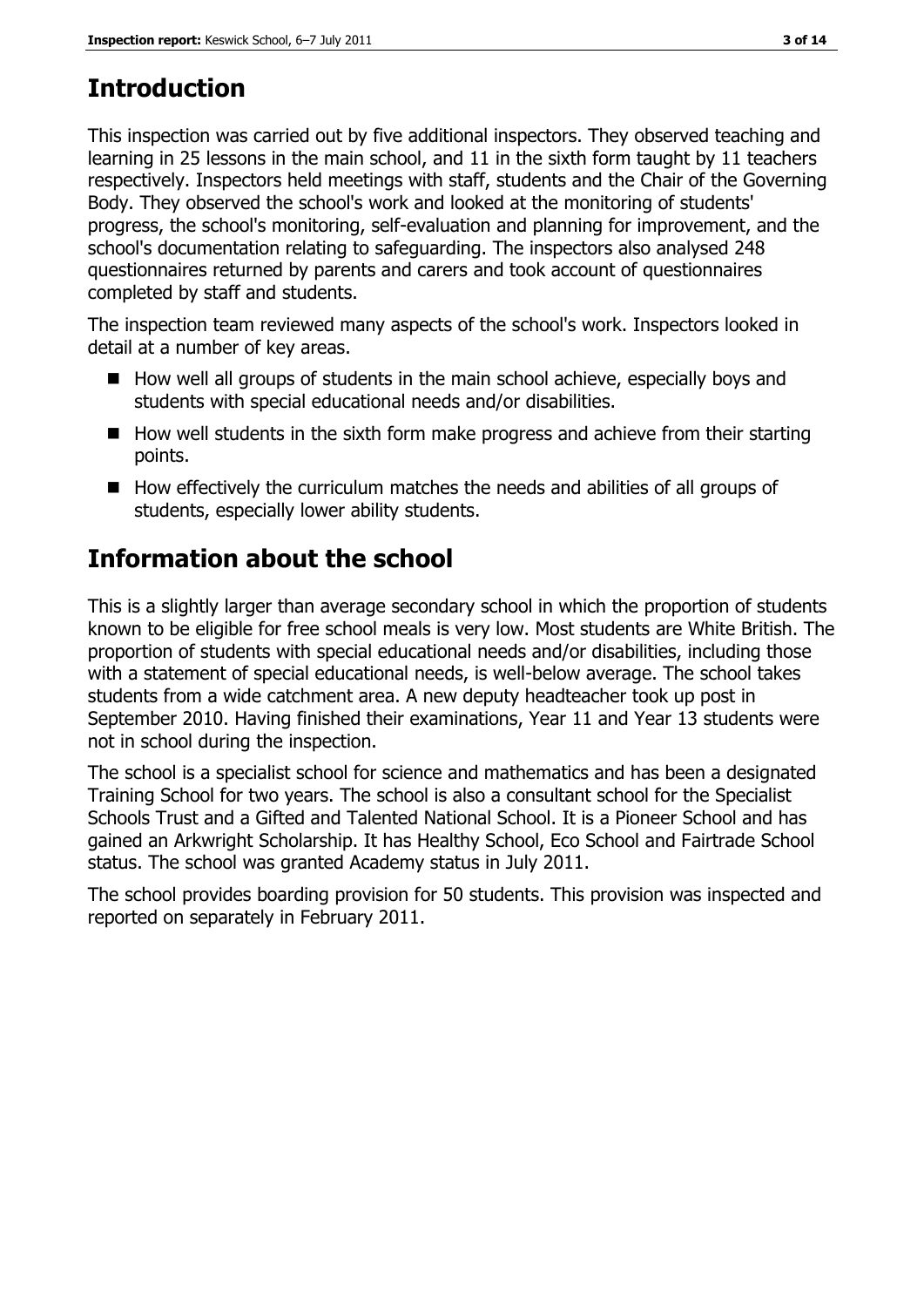# **Inspection judgements**

| Overall effectiveness: how good is the school?  |  |
|-------------------------------------------------|--|
| The school's capacity for sustained improvement |  |

## **Main findings**

This is an outstanding school. All aspects of outcomes, provision, and leadership and management in both the main school and the sixth form are outstanding. Aspects of the school's work judged good at the time of the previous inspection have improved significantly; they are now outstanding. Self-evaluation is exemplary. This demonstrates the school's outstanding capacity for sustained improvement.

The school is hugely successful in providing for students' personal development and academic success in equal measure. The two elements combine and, as a result, students are exceptionally proud of their school and eager to take full advantage of all it offers. Students are polite, mature, well-balanced and inquisitive. Their behaviour is excellent; this makes a profound contribution to their outstanding learning, progress and achievement. Students thrive in the relaxed yet highly ordered and aspirational tone set by senior leaders and staff. Students' high levels of attainment together with their outstanding personal qualities mean that they are exceptionally well prepared for future success and economic well-being.

Attainment is high. School data show, and inspection evidence confirms, that previous gaps in achievement between, for example, girls and boys and the small number of students with special educational needs and/or disabilities and other students have been tackled effectively; all groups of students now make outstanding progress. At the root of students' outstanding progress and achievement is the high-quality teaching. It is consistently purposeful, lively and challenging and ranges from good to outstanding. Some teaching is of truly remarkable quality. The outstanding curriculum is sharply focused on academic success. Increasingly, it is offering a wider range of alternatives for students in vocational courses and for the relatively small number of students who are less academically inclined. The programme of extra-curricular activities is exceptional. It makes an outstanding contribution to students' personal development and their very high levels of enjoyment.

Leaders and managers provide the school with a rock-solid rationale and vision for success. They lead by example. Expectations are high and only the best will do. Teamwork across the school is exceptionally strong in pursuit of excellence. The governing body provides outstanding levels of support and challenge. The school uses its specialist status and its status as a Training School astutely to forge outstanding partnerships, improve the quality of teaching and support students' outstanding achievement.

## **What does the school need to do to improve further?**

- Raise attainment even further by:
	- $\overline{-}$  increasing further the amount of outstanding teaching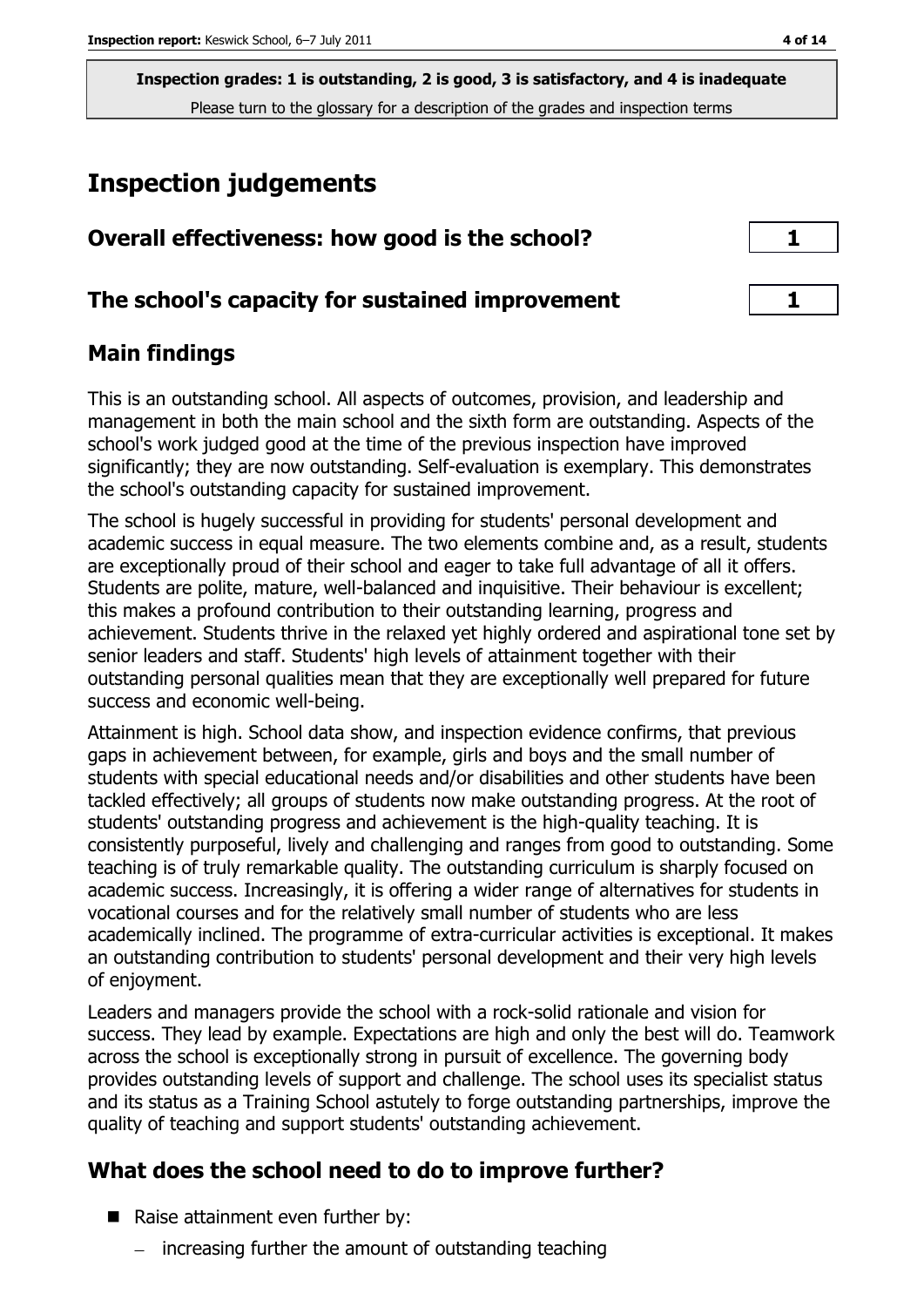making sure that teaching is consistent in providing students in the main school with opportunities to develop their skills as independent learners.

#### **Outcomes for individuals and groups of pupils 1**



In lessons students are extremely diligent. They are always keen to do their very best. They show high levels of engagement and enjoyment. They enjoy working in small groups and pairs where they are keen to express their ideas and listen respectfully to others' contributions. They are very adept at assessing their own progress and identifying what they need to do to improve. Students really enjoy working things out for themselves. They rise to challenges eagerly. However, on a few occasions, teachers provide answers and explanations too readily when students are capable of working things out for themselves. From starting points that are generally above average, students make outstanding progress to attain very high levels by the end of Key Stage 4. In 2010, for example, over 75% of students gained five or more GCSE passes at grades  $A^*$  to C including English and mathematics against a national average of 54%. School data indicate that this will rise even higher this year. The proportion of students gaining A\* and A grades across a range of subjects is also well above average. The few students with special educational needs and/or disabilities and lower ability students also make outstanding progress.

Students' enjoyment of school is seen not only in their relaxed and happy demeanour but in their high levels of attendance. 'I don't really look forward to the summer holidays because I'd rather be in school', is a typical comment. Students say they feel exceptionally safe in school. They have excellent knowledge of the importance of healthy lifestyles. Participation rates in the extensive range of sporting activities, including walking activities in the countryside surrounding the school, are very high.

The school council and eco council are greatly valued by students. Representatives of the school council, for example, take part in the appointment of new staff. Year 8 students act as mentors to Year 7 and sixth form students are highly active throughout the school in mentoring other students. Students' outstanding social, moral, spiritual and cultural development is seen in the excellence of their behaviour, their high levels of respect and their wholehearted work to support others less fortunate than themselves through, for example, extensive fair-trade activities.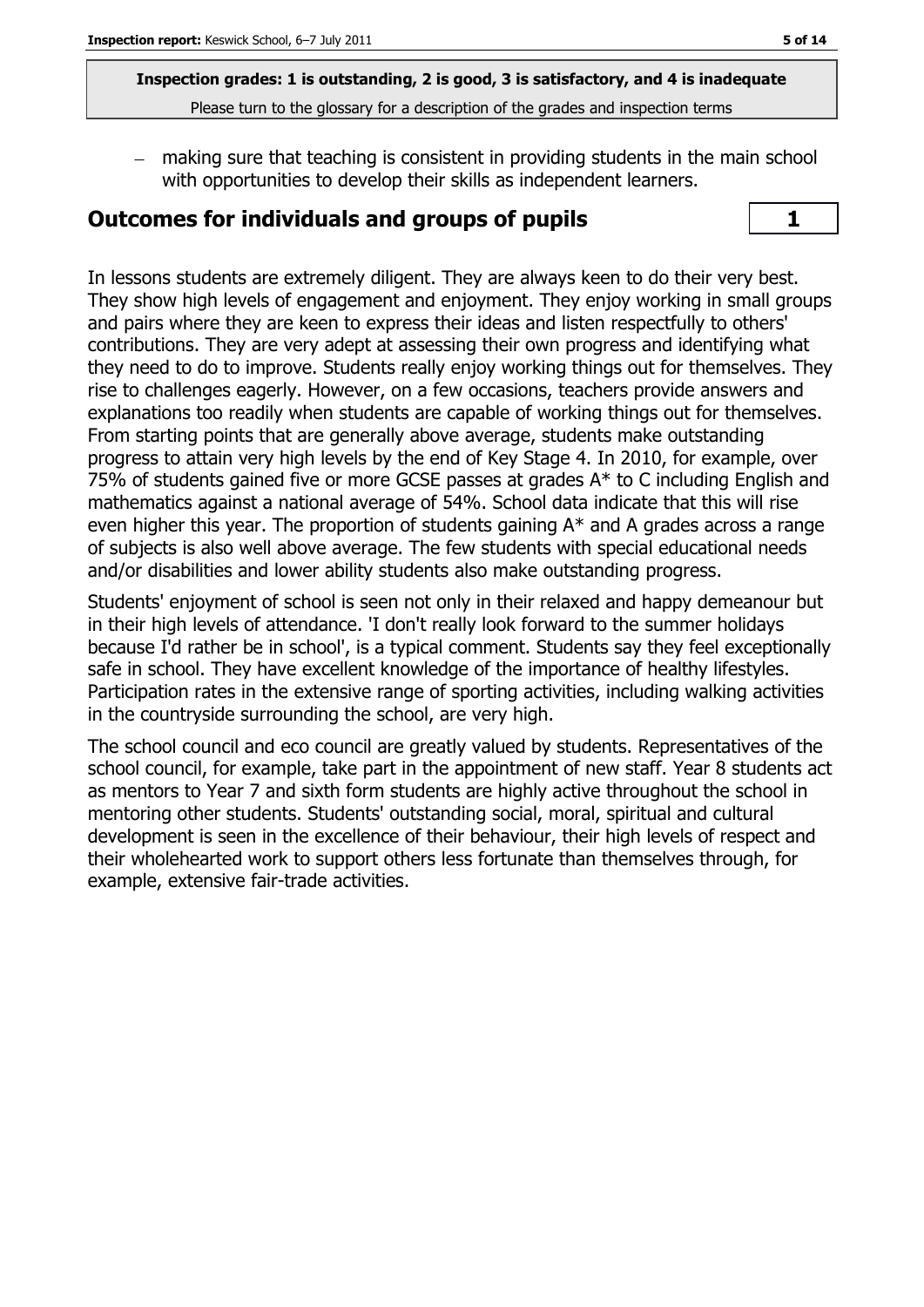These are the grades for pupils' outcomes

| Pupils' achievement and the extent to which they enjoy their learning                                                     | 1. |
|---------------------------------------------------------------------------------------------------------------------------|----|
| Taking into account:<br>Pupils' attainment <sup>1</sup>                                                                   | 1  |
| The quality of pupils' learning and their progress                                                                        | 1. |
| The quality of learning for pupils with special educational needs and/or disabilities<br>and their progress               | 1  |
| The extent to which pupils feel safe                                                                                      | 1  |
| <b>Pupils' behaviour</b>                                                                                                  | ı  |
| The extent to which pupils adopt healthy lifestyles                                                                       | 1. |
| The extent to which pupils contribute to the school and wider community                                                   | 1  |
| The extent to which pupils develop workplace and other skills that will contribute to<br>their future economic well-being |    |
| Taking into account:<br>Pupils' attendance <sup>1</sup>                                                                   | 1  |
| The extent of pupils' spiritual, moral, social and cultural development                                                   |    |

 $<sup>1</sup>$  The grades for attainment and attendance are: 1 is high; 2 is above average; 3 is broadly average; and 4</sup> is low

#### **How effective is the provision?**

Teaching is consistently good and much is outstanding. It provides students with high levels of challenge and stimulating activities. It is always purposeful, lively and extremely well planned. The very best teaching takes students to levels that are well beyond agerelated expectations. For example, a Year 7 class showed fantastic levels of creativity and sensibility in discussing and analysing characters from 'A Midsummer's Night Dream' and a Year 8 class made very good progress in using the past tense in German because expert teaching presented students with a huge variety of expertly planned activities conducted exclusively in the foreign language. Accurate assessment data is used astutely to set very demanding targets. High quality marking ensures that students understand what they need to do to improve their work and reach their targets.

The largely academic curriculum provides a wide range of subject options. It meets students' needs and abilities. Together with outstanding teaching it leads to outstanding outcomes in students' achievement and underpins the very high 'can do' expectations of the school. The curricular provision for lower ability students in aspects such as vocational education is growing rapidly and securely. The range of extra-curricular activities is the jewel in the school's crown. Regular activity weeks, sports, cultural events and a host of educational trips out both locally and abroad, broaden students' horizons and play a pivotal role in developing their outstanding levels of personal development and well-being.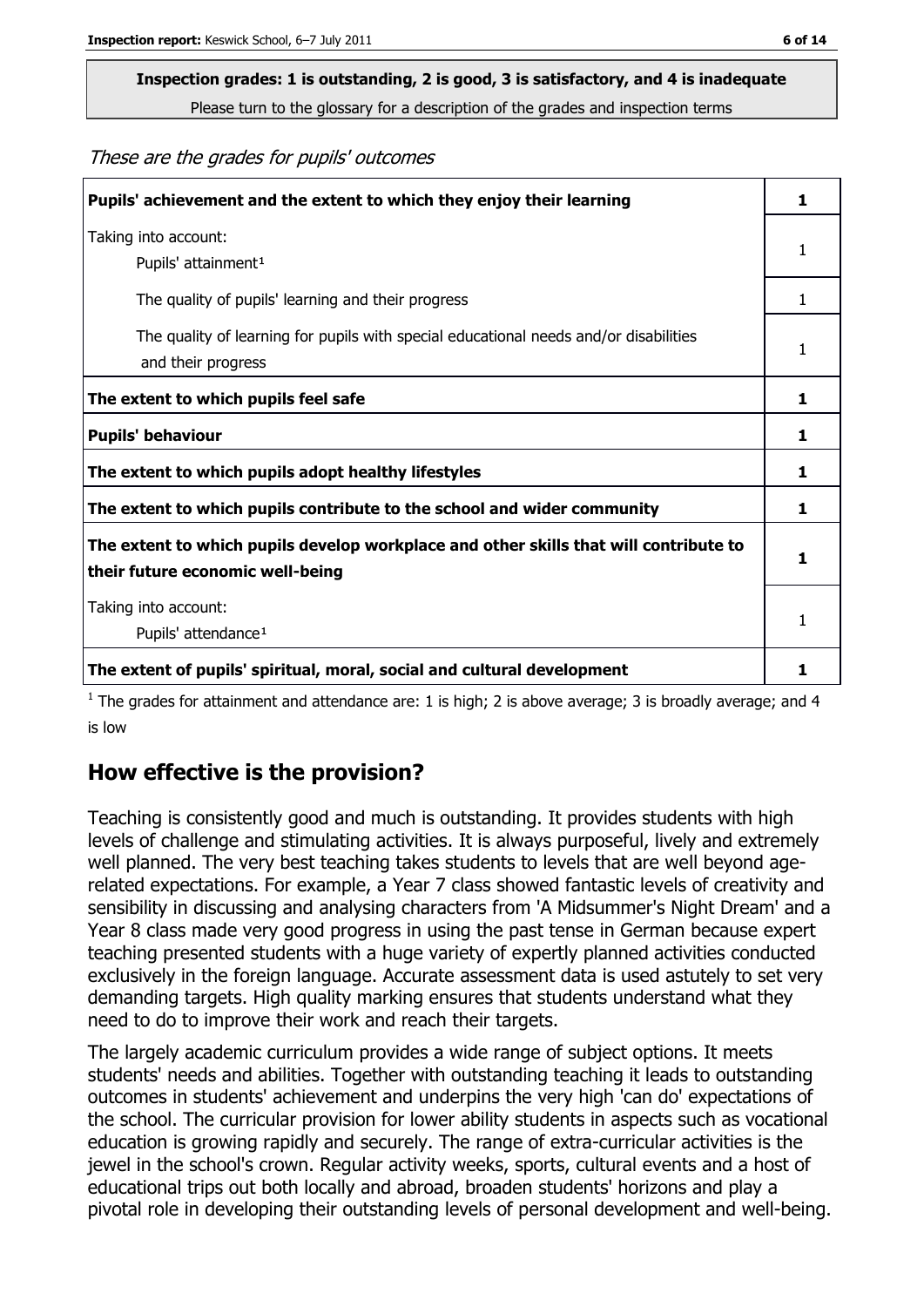Care, guidance and support are of the very highest order. Students are well known as individuals. Students have implicit trust in staff to help them with any problems or questions. They value the presence of a full-time school nurse on site. Students and staff care deeply for each other's welfare. This was especially evident during a tragic and traumatic incident that the school underwent just over a year ago. Transition arrangements for students joining the school in Year 7 are highly effective in helping them settle seamlessly into school life. Older students speak very highly of the exemplary support and guidance that they receive in Key Stage 4 and in the sixth form to help them formulate their future plans.

| The quality of teaching                                                                                    |  |
|------------------------------------------------------------------------------------------------------------|--|
| Taking into account:<br>The use of assessment to support learning                                          |  |
| The extent to which the curriculum meets pupils' needs, including, where relevant,<br>through partnerships |  |
| The effectiveness of care, guidance and support                                                            |  |

These are the grades for the quality of provision

## **How effective are leadership and management?**

Leaders and managers at all levels, including the governing body, are confident, decisive and highly effective. They evaluate the effectiveness of the school accurately. There is a constant and successful drive for further improvement. Teamwork across the school is exceptionally strong. Outstanding relationships with parents and carers have been forged. The leadership and management of teaching and learning benefit strongly from the school's status as a Training School. The effectiveness of the in-house programme for professional development for staff is seen in the improving quality of teaching and the significant and rapid rise in students' achievement. The school has comprehensive plans in place to raise further the proportion of outstanding teaching.

Outstanding attention to equality of opportunity and tackling discrimination promotes an exceptionally harmonious and happy school community. The previous gap between girls' and boys' achievement and between the small number of students with special educational needs and/or disabilities and other students has been tackled decisively so that gaps have narrowed rapidly and securely.

Safeguarding is excellent. As result, students are highly risk aware without being risk averse. The quality of risk assessments for the huge number of trips out is exemplary. The governing body is highly proactive in pursuing its safeguarding responsibilities. Training for all staff is regular and of the highest quality. Meticulous checks on the suitability of all adults working with students are carried out.

The school follows a comprehensive action plan to promote and develop community cohesion. Students are very active in the local community where the school is highly regarded. A wide range of activities and educational trips broaden students' appreciation of other cultures and religions. Discussions with students show their deep understanding of cultural and religious diversity at home and abroad.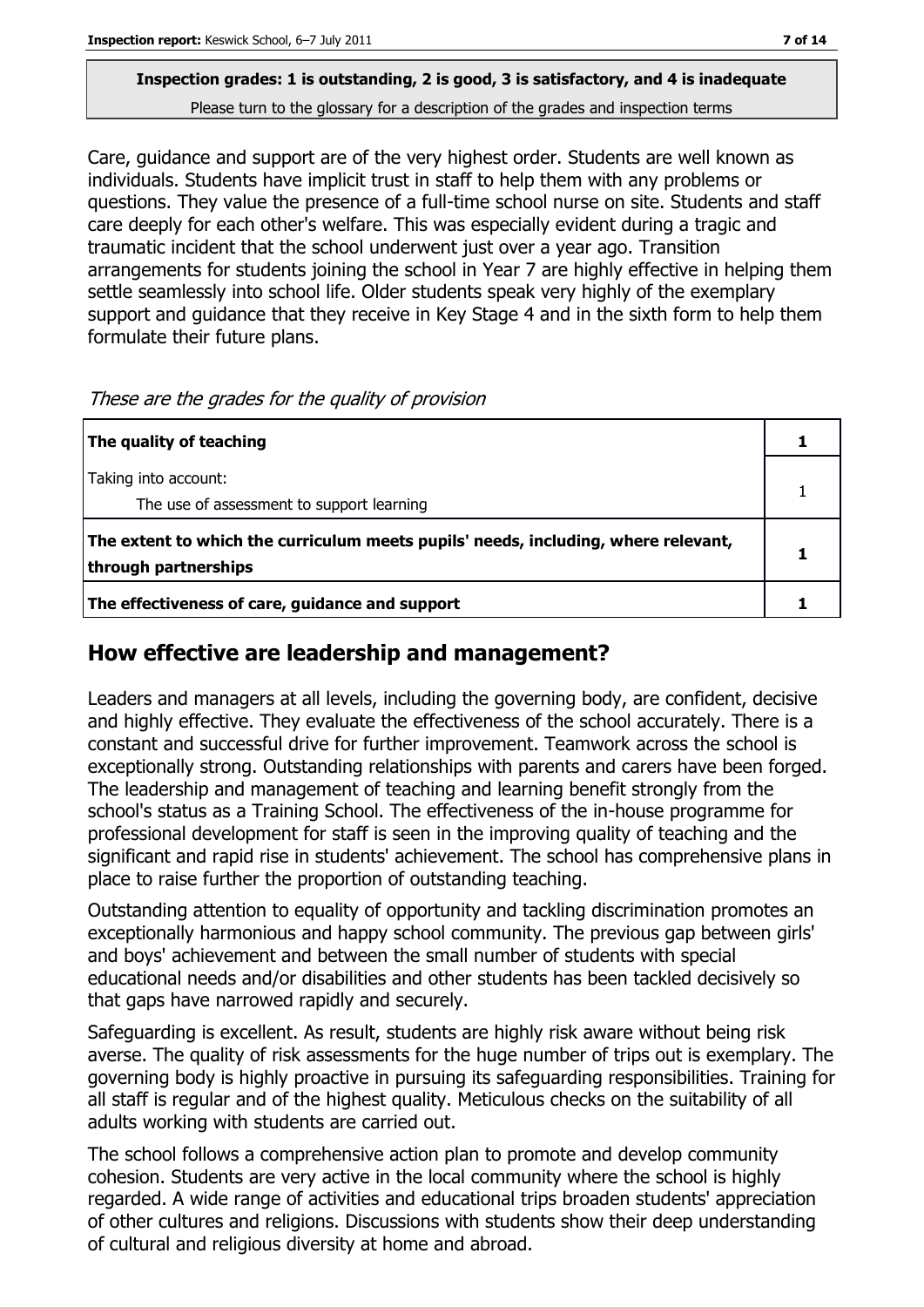These are the grades for leadership and management

| The effectiveness of leadership and management in embedding ambition and driving<br><i>improvement</i>                                                           |   |
|------------------------------------------------------------------------------------------------------------------------------------------------------------------|---|
| Taking into account:<br>The leadership and management of teaching and learning                                                                                   |   |
| The effectiveness of the governing body in challenging and supporting the<br>school so that weaknesses are tackled decisively and statutory responsibilities met |   |
| The effectiveness of the school's engagement with parents and carers                                                                                             | 1 |
| The effectiveness of partnerships in promoting learning and well-being                                                                                           | 1 |
| The effectiveness with which the school promotes equality of opportunity and tackles<br>discrimination                                                           |   |
| The effectiveness of safeguarding procedures                                                                                                                     | 1 |
| The effectiveness with which the school promotes community cohesion                                                                                              | 1 |
| The effectiveness with which the school deploys resources to achieve value for money                                                                             |   |

#### **Sixth form**

Students are very proud of the outstanding sixth form. Sixth form students are confident, aspirational and extremely mature young people. They enjoy taking on responsibilities across the school, especially by becoming mentors to younger students. The sixth form is an excellent role model of hard work and high standards for the rest of the school. Students join the sixth form with above average levels of attainment. They build on this outstandingly well and achieve very high levels of attainment by the time they leave. The proportion of students going on to university degree courses, frequently at highlyregarded establishments, is very high.

Students achieve so well in the sixth form because teaching is consistently of the highest quality. It is challenging, lively and purposeful at all times. It is consistent in promoting students' thinking skills and their skills as independent learners. As in the main school, some teaching is of quite remarkable quality. In a Year 12 chemistry class, for example, the look of pure delight on students' faces when they grasped the purpose of the activity they were asked to do was memorable; it was as though a light bulb had been switched on in a dark room. Care, guidance and support in the sixth form are outstanding. Students flourish in an environment that encourages them to aim high. Students are full of praise for the support and guidance they receive to help them formulate their plans for the future.

Sixth form leaders and managers are outstandingly effective. They set high expectations at all times. Students' progress towards demanding targets is tracked regularly and accurately. Exceptionally strong relations with parents and carers have been forged. As in the main school, sixth form leaders and managers are highly effective in combining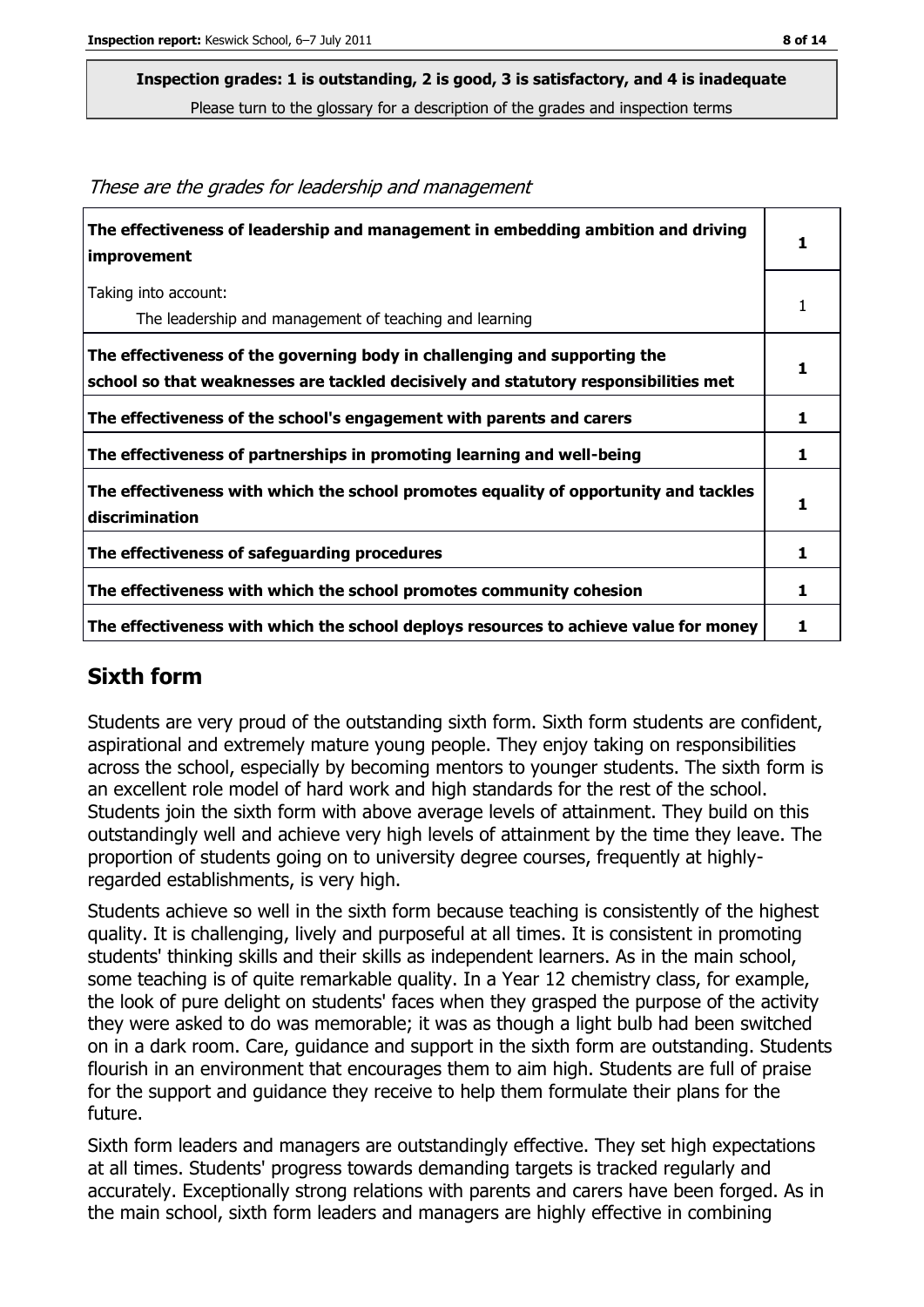academic success with outstanding levels of personal development and well-being: as a result, students are exceptionally well prepared for future success.

These are the grades for the sixth form

| Overall effectiveness of the sixth form     |  |
|---------------------------------------------|--|
| Taking into account:                        |  |
| Outcomes for students in the sixth form     |  |
| The quality of provision in the sixth form  |  |
| Leadership and management of the sixth form |  |

#### **Views of parents and carers**

Nearly a quarter of parents and carers returned questionnaires. This is a slightly higher than average level of response. Most questionnaires indicated that parents and carers are extremely happy with the education provided by the school. A few parents and carers felt that the school does not help them support their children's learning. This was looked into by inspectors who found that the school involves parents and carers in supporting students' learning by, for example, putting on successful curriculum evenings for parents in mathematics and English.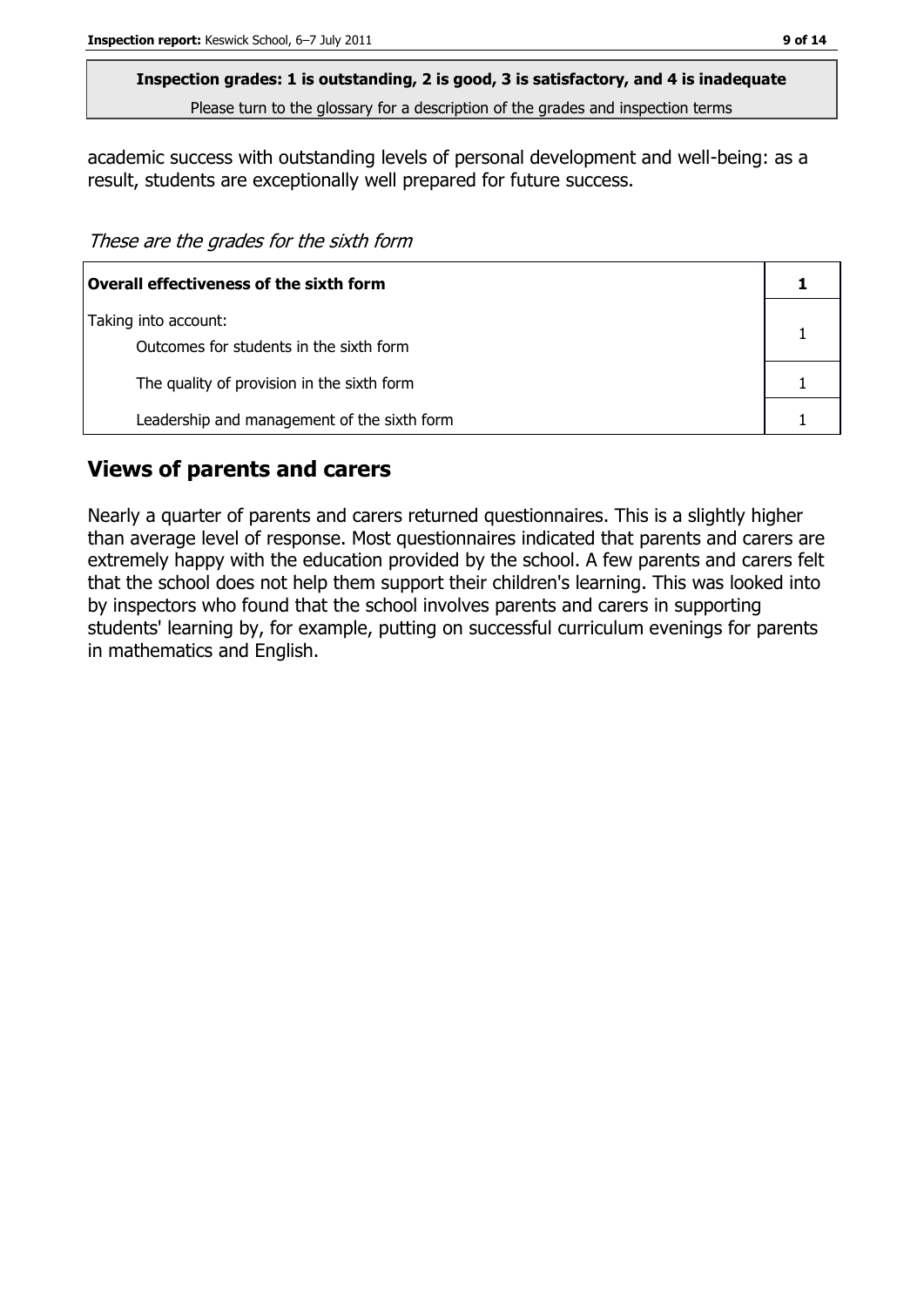#### **Responses from parents and carers to Ofsted's questionnaire**

Ofsted invited all the registered parents and carers of pupils registered at Keswick School to complete a questionnaire about their views of the school.

In the questionnaire, parents and carers were asked to record how strongly they agreed with 13 statements about the school.

The inspection team received 248 completed questionnaires by the end of the on-site inspection. In total, there are 1057 pupils registered at the school.

| <b>Statements</b>                                                                                                                                                                                                                                       |              | <b>Strongly</b><br><b>Disagree</b><br><b>Agree</b><br>agree |              |               |              |                | <b>Strongly</b><br>disagree |                |
|---------------------------------------------------------------------------------------------------------------------------------------------------------------------------------------------------------------------------------------------------------|--------------|-------------------------------------------------------------|--------------|---------------|--------------|----------------|-----------------------------|----------------|
|                                                                                                                                                                                                                                                         | <b>Total</b> | $\frac{1}{2}$                                               | <b>Total</b> | $\frac{1}{2}$ | <b>Total</b> | $\frac{1}{2}$  | <b>Total</b>                | $\frac{1}{2}$  |
| My child enjoys school                                                                                                                                                                                                                                  | 107          | 43                                                          | 126          | 51            | 13           | 5              | $\mathbf 0$                 | 0              |
| The school keeps my child<br>safe                                                                                                                                                                                                                       | 127          | 51                                                          | 111          | 45            | 6            | $\overline{2}$ | 2                           | $\mathbf{1}$   |
| My school informs me about<br>my child's progress                                                                                                                                                                                                       | 94           | 38                                                          | 136          | 55            | 14           | 6              | 1                           | 0              |
| My child is making enough<br>progress at this school                                                                                                                                                                                                    | 106          | 43                                                          | 121          | 49            | 18           | $\overline{7}$ | 0                           | 0              |
| The teaching is good at this<br>school                                                                                                                                                                                                                  | 102          | 41                                                          | 132          | 53            | 12           | 5              | 0                           | 0              |
| The school helps me to<br>support my child's learning                                                                                                                                                                                                   | 72           | 29                                                          | 128          | 52            | 38           | 15             | 1                           | 0              |
| The school helps my child to<br>have a healthy lifestyle                                                                                                                                                                                                | 73           | 29                                                          | 151          | 61            | 18           | $\overline{7}$ | $\overline{2}$              | $\mathbf{1}$   |
| The school makes sure that<br>my child is well prepared for<br>the future (for example<br>changing year group,<br>changing school, and for<br>children who are finishing<br>school, entering further or<br>higher education, or entering<br>employment) | 93           | 38                                                          | 126          | 51            | 14           | 6              | $\mathbf{1}$                | 0              |
| The school meets my child's<br>particular needs                                                                                                                                                                                                         | 99           | 40                                                          | 130          | 52            | 14           | 6              | 1                           | 0              |
| The school deals effectively<br>with unacceptable behaviour                                                                                                                                                                                             | 139          | 56                                                          | 90           | 36            | 14           | 6              | 4                           | $\overline{2}$ |
| The school takes account of<br>my suggestions and concerns                                                                                                                                                                                              | 77           | 31                                                          | 125          | 50            | 18           | 7              | $\overline{7}$              | 3              |
| The school is led and<br>managed effectively                                                                                                                                                                                                            | 126          | 51                                                          | 100          | 40            | 18           | $\overline{7}$ | $\overline{4}$              | $\overline{2}$ |
| Overall, I am happy with my<br>child's experience at this<br>school                                                                                                                                                                                     | 133          | 54                                                          | 102          | 41            | 9            | $\overline{4}$ | $\mathbf{1}$                | 0              |

The table above summarises the responses that parents and carers made to each statement. The percentages indicate the proportion of parents and carers giving that response out of the total number of completed questionnaires. Where one or more parents and carers chose not to answer a particular question, the percentages will not add up to 100%.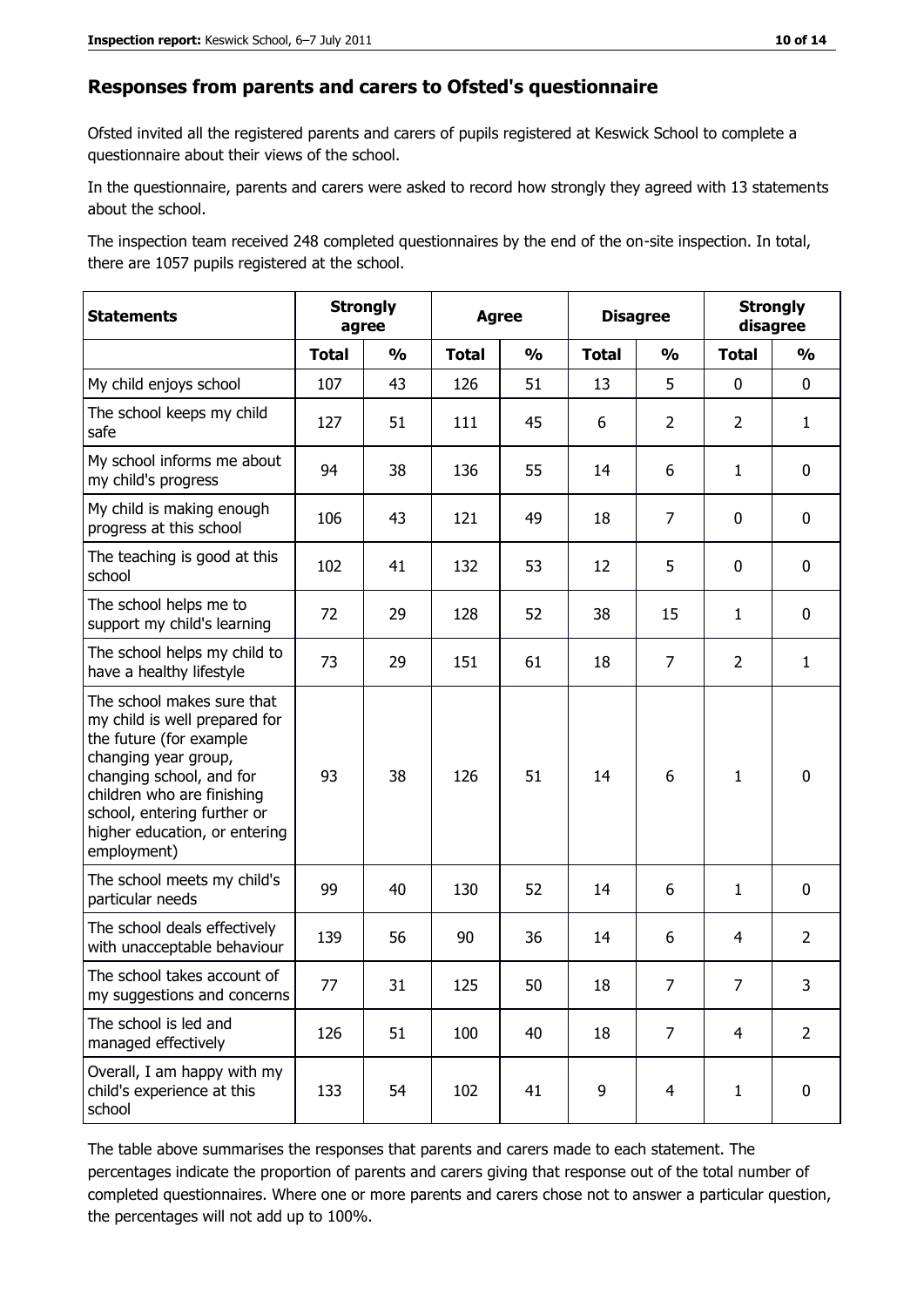## **Glossary**

| <b>Grade</b> | <b>Judgement</b> | <b>Description</b>                                                                                                                                                                                                            |
|--------------|------------------|-------------------------------------------------------------------------------------------------------------------------------------------------------------------------------------------------------------------------------|
| Grade 1      | Outstanding      | These features are highly effective. An outstanding school<br>provides exceptionally well for all its pupils' needs.                                                                                                          |
| Grade 2      | Good             | These are very positive features of a school. A school that<br>is good is serving its pupils well.                                                                                                                            |
| Grade 3      | Satisfactory     | These features are of reasonable quality. A satisfactory<br>school is providing adequately for its pupils.                                                                                                                    |
| Grade 4      | Inadequate       | These features are not of an acceptable standard. An<br>inadequate school needs to make significant improvement<br>in order to meet the needs of its pupils. Ofsted inspectors<br>will make further visits until it improves. |

## **What inspection judgements mean**

#### **Overall effectiveness of schools**

|                       | Overall effectiveness judgement (percentage of schools) |      |                     |                   |
|-----------------------|---------------------------------------------------------|------|---------------------|-------------------|
| <b>Type of school</b> | <b>Outstanding</b>                                      | Good | <b>Satisfactory</b> | <b>Inadequate</b> |
| Nursery schools       | 46                                                      | 48   | 6                   |                   |
| Primary schools       | 6                                                       | 47   | 40                  | 7                 |
| Secondary schools     | 12                                                      | 39   | 38                  | 11                |
| Sixth forms           | 13                                                      | 42   | 41                  | 3                 |
| Special schools       | 28                                                      | 49   | 19                  | 4                 |
| Pupil referral units  | 14                                                      | 45   | 31                  | 10                |
| All schools           | 10                                                      | 46   | 37                  |                   |

New school inspection arrangements were introduced on 1 September 2009. This means that inspectors now make some additional judgements that were not made previously.

The data in the table above are for the period 1 September 2010 to 31 December 2010 and are consistent with the latest published official statistics about maintained school inspection outcomes (see **[www.ofsted.gov.uk](http://www.ofsted.gov.uk/)**).

The sample of schools inspected during 2010/11 was not representative of all schools nationally, as weaker schools are inspected more frequently than good or outstanding schools.

Percentages are rounded and do not always add exactly to 100.

Sixth form figures reflect the judgements made for the overall effectiveness of the sixth form in secondary schools, special schools and pupil referral units.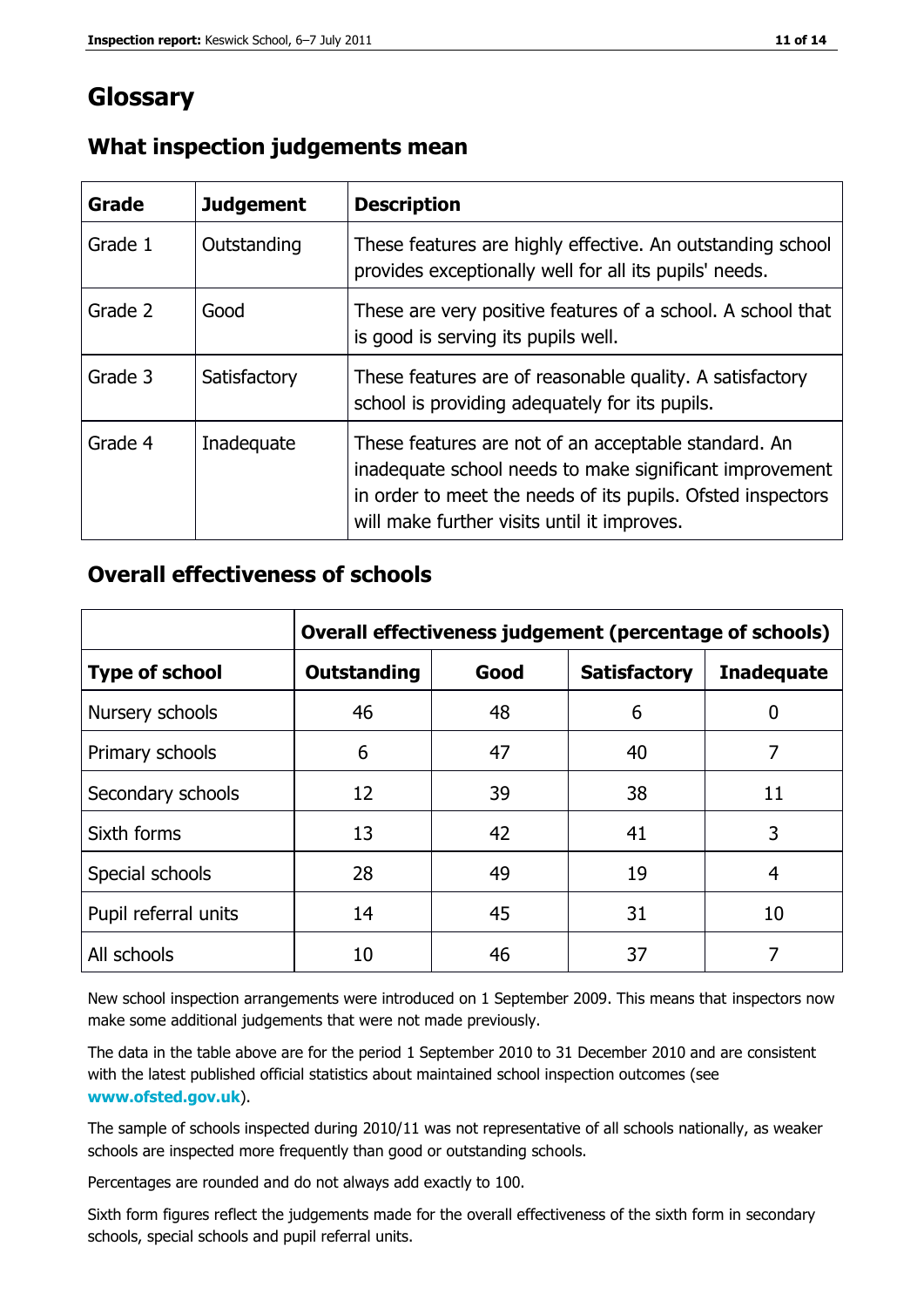# **Common terminology used by inspectors**

| Achievement:                  | the progress and success of a pupil in their learning,<br>development or training.                                                                                                                                                          |  |
|-------------------------------|---------------------------------------------------------------------------------------------------------------------------------------------------------------------------------------------------------------------------------------------|--|
| Attainment:                   | the standard of the pupils' work shown by test and<br>examination results and in lessons.                                                                                                                                                   |  |
| Capacity to improve:          | the proven ability of the school to continue<br>improving. Inspectors base this judgement on what<br>the school has accomplished so far and on the quality<br>of its systems to maintain improvement.                                       |  |
| Leadership and management:    | the contribution of all the staff with responsibilities,<br>not just the headteacher, to identifying priorities,<br>directing and motivating staff and running the school.                                                                  |  |
| Learning:                     | how well pupils acquire knowledge, develop their<br>understanding, learn and practise skills and are<br>developing their competence as learners.                                                                                            |  |
| <b>Overall effectiveness:</b> | inspectors form a judgement on a school's overall<br>effectiveness based on the findings from their<br>inspection of the school. The following judgements,<br>in particular, influence what the overall effectiveness<br>judgement will be. |  |
|                               | The school's capacity for sustained<br>improvement.                                                                                                                                                                                         |  |
|                               | Outcomes for individuals and groups of pupils.                                                                                                                                                                                              |  |
|                               | The quality of teaching.                                                                                                                                                                                                                    |  |
|                               | The extent to which the curriculum meets<br>pupils' needs, including, where relevant,<br>through partnerships.                                                                                                                              |  |
|                               | The effectiveness of care, guidance and<br>support.                                                                                                                                                                                         |  |
| Progress:                     | the rate at which pupils are learning in lessons and<br>over longer periods of time. It is often measured by<br>comparing the pupils' attainment at the end of a key                                                                        |  |

stage with their attainment when they started.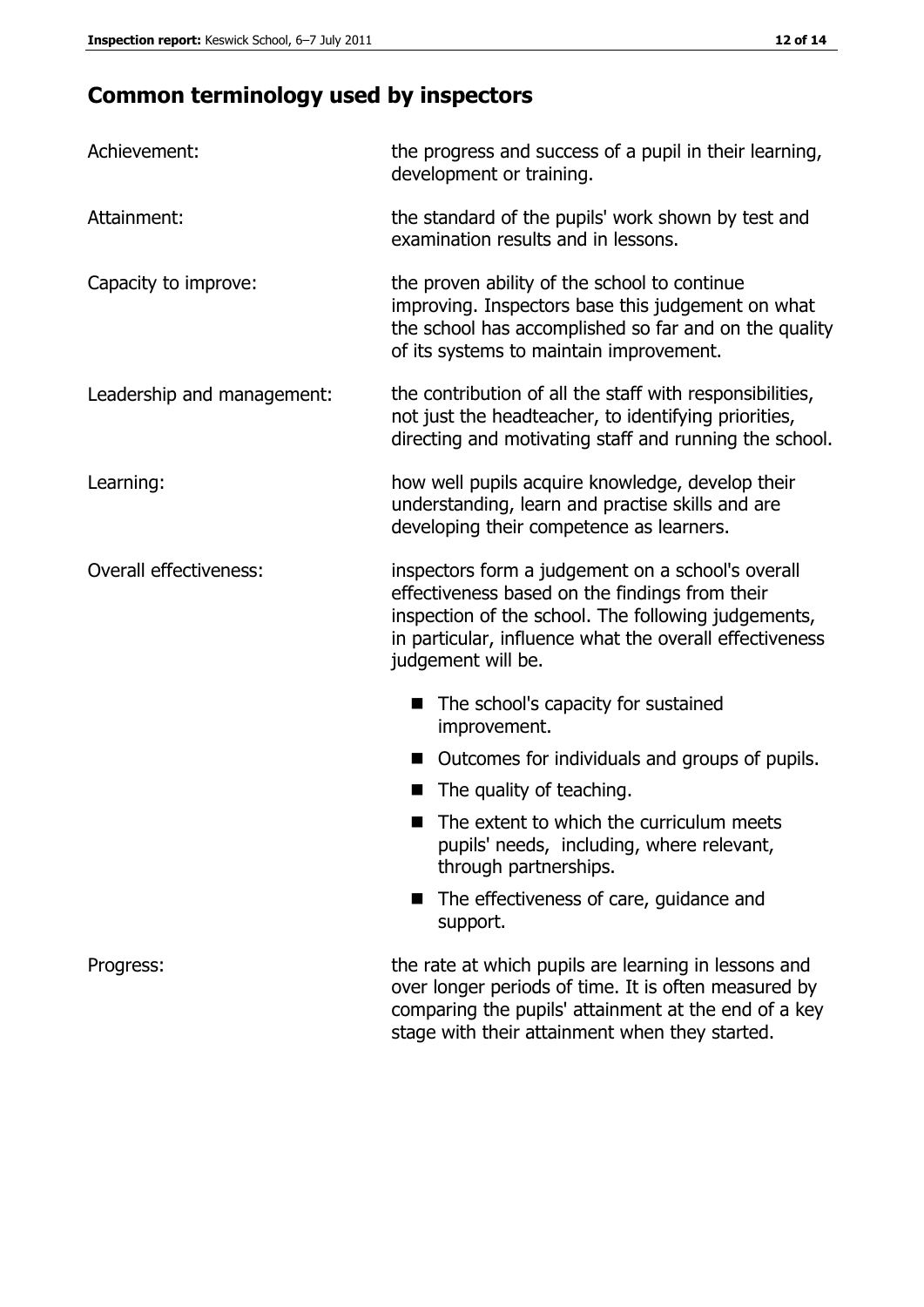## **This letter is provided for the school, parents and carers to share with their children. It describes Ofsted's main findings from the inspection of their school.**

8 July 2011

#### Dear Students

#### **Inspection of Keswick School, Keswick, CA12 5QB**

Thank you for the warmth of the welcome you gave to me and my fellow inspectors during the recent inspection of your school.

You will be pleased to learn that you go to a truly outstanding school in every respect, including the sixth form. We saw how proud you are of your school and no wonder when it offers you so much. It sets very high expectations for each of you. You obviously enjoy rising to these challenges. The progress you make in your learning is outstanding. It is the product of your hard work and the very high quality teaching you receive. Some of the teaching that inspectors observed during the inspection was truly remarkable. It was pleasing to see how eagerly you take up the enrichment activities provided by the school. These are important in broadening your horizons and helping you to develop into the confident and mature young people that you are.

We are asking your school to do a couple of things to make your school even more outstanding.

Raise attainment even further by:

- $\blacksquare$  increasing further the amount of outstanding teaching
- making sure that teaching is consistent in providing you with opportunities to develop your skills as independent learners in the main school.

It was a pleasure to spend two days in your school. I am confident that you will continue to work and play hard to make sure your school reaches even greater heights in the coming years.

I wish you the very best for the future.

Yours sincerely

Stephen Wall Lead inspector